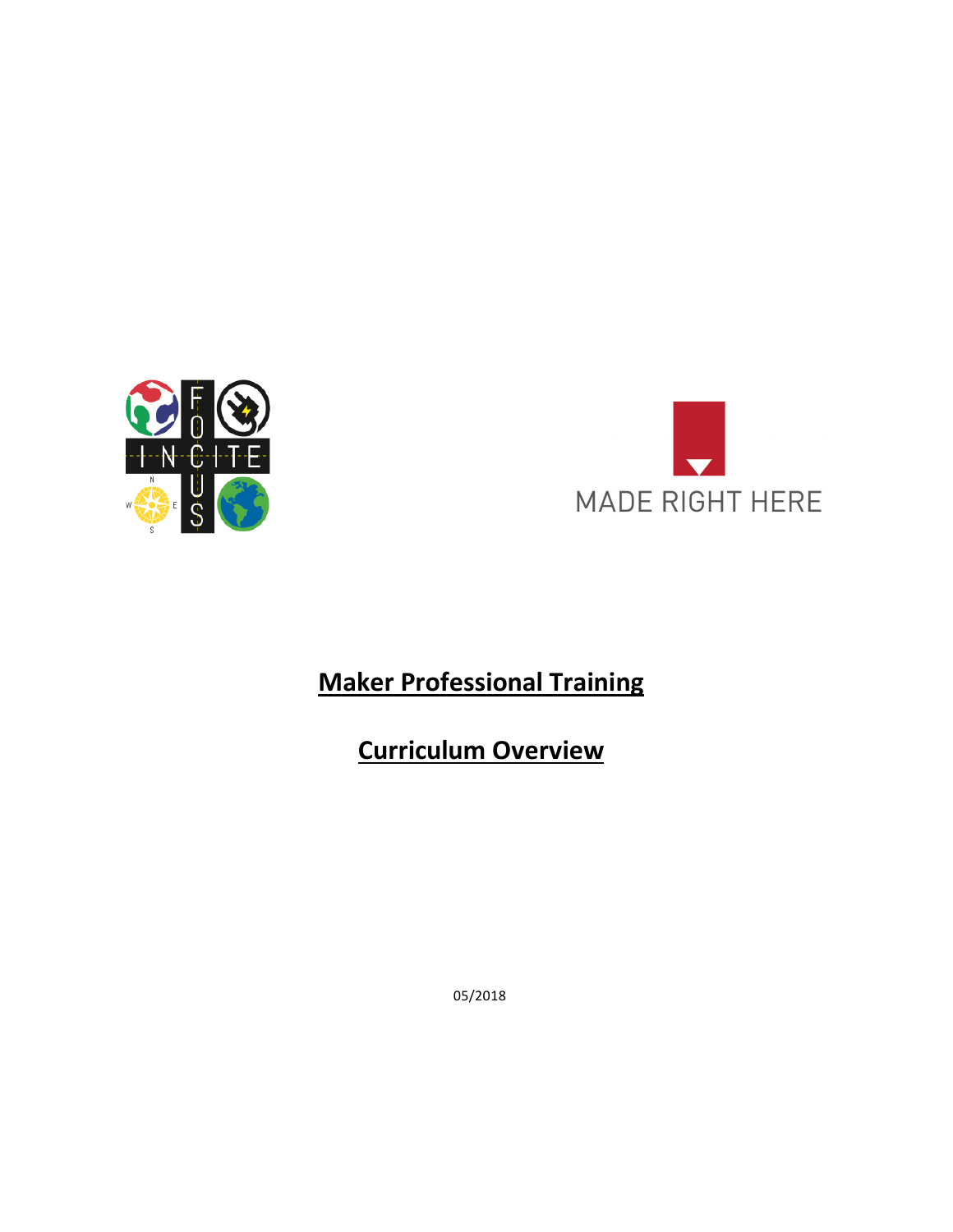## **Program Logistics**

The Maker Professional Registered Apprenticeship is composed of three unique components: **Knowledge Training**, **Skills Training**, and **Job Placement**.

# **Job Placement**

•Day One - Preferred •Within 45 Days - Required

# **Knowledge Training**

•11 Maker Professional Classroom Trainings •30-Day, 60-Day, Group

Projects

## **Skills Training**

•12 Equipment Workshops •12 Skill Building **Workshops** 

The **Knowledge Training** component of the program consists of 11 Maker Professional Classroom Trainings, provided by Made Right Here, and delivered weekly over the course of the first 10 weeks (MP01 is delivered at orientation). It also encompasses one **30-day** personal project, one **60-day** personal project, and a final **group**  project, delivered monthly over the three months in that order. Participants start both their 30 and 60-day project on day one, and deliver the 30-day at their 30-day review, their 60 at their 60-day review, and then complete the group project in month three.

The **Skills Training** component of the program consists of 12 Equipment Workshops, and 12 Skill Building Workshops. **Equipment Workshops** are designed to orient individuals to the operation of various machinery and processes. **Skill Building Workshops** are designed to build professional level skills on the equipment and the software that may support the equipment. Generally, one Equipment Workshop, and one Skill Building Workshop are delivered per week for the duration of the three months. The Equipment and Skill Building Workshops are customizable at your Authorized Training Site to meet employer requirements for training.

**Job Placement** is the critical key component to the entire program. Ideally, participants are placed on day one via a **Joint Hiring Committee**. While this is preferred, placement may occur during the training program.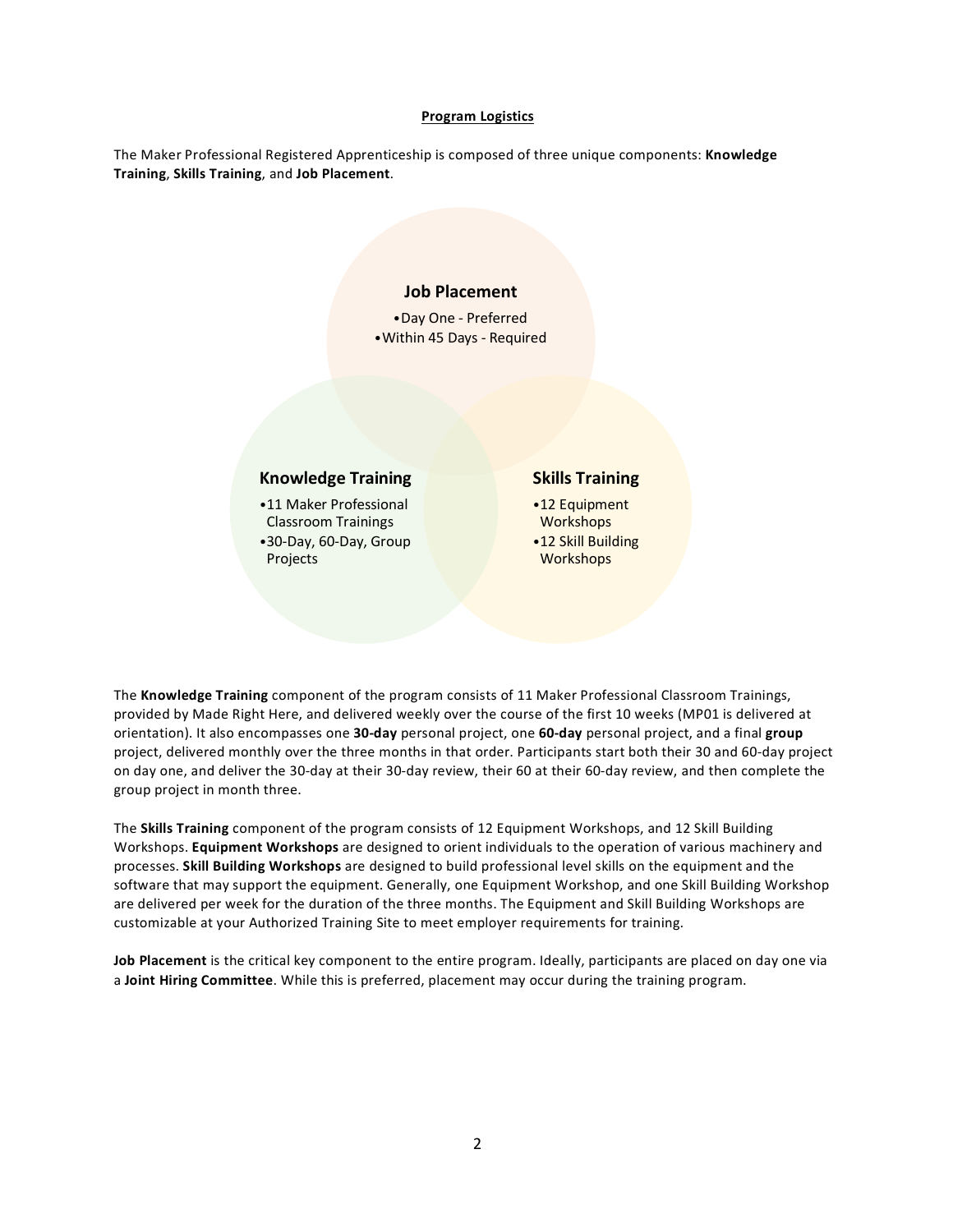## **Maker Professional Knowledge Training Curriculum**

Curriculum is taught on a weekly basis (one per week). The Maker Professional Knowledge Training Curriculum consists of the following classes:

#### **MP01 - INTRODUCTION TO MAKER PROFESSIONAL – 4 Hours**

- LEARNING OBJECTIVES
	- o Overview the Project Goal: Systemic Framework for Start-up Local and Domestic Manufacturing
	- o Create a positive and productive learning environment through teambuilding activities.
	- o Explain the history of manufacturing in the US and its relevance to the Maker Movement.
	- o Explain the purpose of the Maker Movement and its important role in manufacturing and the economy.
- MAKER PROFESSIONAL COMPETENCIES
	- o 2a: Demonstrate ability to develop shared goals and objectives
	- o 2f: Demonstrate effective communication skills sharing openly and willingly
	- o 2i: Demonstrate ability to model trust and openness in teams

#### **MP02 - MAKER ESSENTIALS – 3 Hours**

- LEARNING OBJECTIVES
	- o Describe the importance and uses of math in the manufacturing environment.
	- o Calculate dimensions of basic shapes using geometric formulas and trigonometry.
	- o Demonstrate proper use and measurement with rulers, calipers, and protractors.
	- o Interpret basic elements of a blueprint, including title blocks, multiviews, lines, symbols, dimensions, and tolerances.
- MAKER PROFESSIONAL COMPETENCIES
	- o 1j: Demonstrate awareness and ability to apply concepts related to shop math- fractions, trigonometry, angles, etc.

## **MP03 - BASIC PROJECT PLANNING – 3 Hours**

- LEARNING OBJECTIVES
	- o Explain the essentials of selecting, planning and completing a basic project.
	- o Using Project Planning and Timeline Templates, plan, document, and complete a staff-approved, basic project within the first 30 days of your program.
	- o Demonstrate ability to conduct research and apply critical thinking skills to locate and utilize information to complete a project. (1b)
	- Demonstrate ability to understand project management and conduct estimation of project requirements. (1c)
- MAKER PROFESSIONAL COMPETENCIES
	- o 1b: Demonstrate ability to conduct research and apply critical thinking skillsto locate and utilize info to complete project
	- o 1c: Demonstrate ability to understand project management and conduct estimation of projectrequirement

#### **MP04 - PRODUCT DESIGN AND PROTOTYPING – 3 Hours**

- **LEARNING OBJECTIVES** 
	- o Describe the stages in the design cycle of a product.
	- o Explain important factors to be considered in the design of the product.
	- o Describe the process and importance of prototyping.
	- o Explain how to design a product for ease of manufacture and assembly (DFMA methodology).
	- o Create rapid prototypes and improvements for a product.
- **MAKER PROFESSIONAL COMPETENCIES** 
	- o 1a: Demonstrate ability to question establishing a system for communications in improvements in process
	- o 3a: Demonstrate ability to conduct Inventory of current process/product in order to reengineerit
	- o 3b: Demonstrate ability to engage in and conduct Ideation- generation and development of new ideas (demonstration of model)
	- $\circ$  3h: Demonstrate understanding the process for design and manufacturability capabilities
	- o 1h: Demonstrate knowledge of document control as it applies to start-ups- maintaining document quality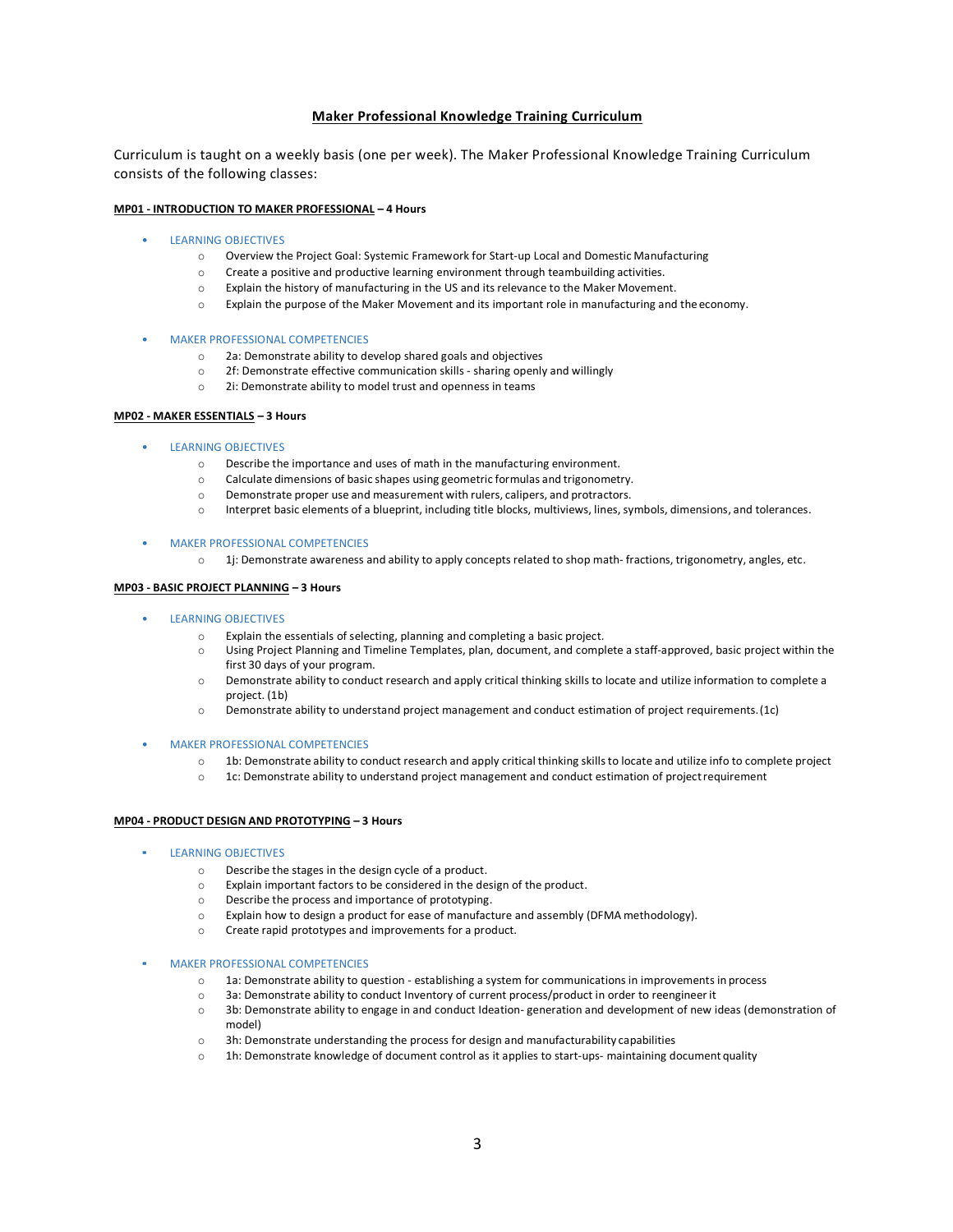### **MP05 - CREATIVITY AND INNOVATION – 3 Hours**

## **LEARNING OBJECTIVES**

- o Define 'innovation' and explain its significance.
- o Apply human-centered design methodologies to innovation and creative thinking.
- o Explain the role of failure in innovation as an integral part of the process.
- o Explain the process of creating customer value in innovation.
- o Create a Value Proposition Canvas for a product orservice.

#### **MAKER PROFESSIONAL COMPETENCIES**

- o 3b: Demonstrate ability to engage in and conduct Ideation- generation and development of new ideas (demonstration of model)
- o 3c: Demonstrate ability to engage in creative thinking out of the box thinking (demonstration ofmodel)
- o 3d: Demonstrate ability to engage in Brainstorming processes and sessions- seeing multiple possibilities and solutions (demonstration of model)
- o 3e: Demonstrate the effective use of Iterative processes
- o 3g: Demonstrate ability to conduct value creation process of marketing and selling ideas to others
- o 3h: Demonstrate understanding the process for design and manufacturability capabilities

#### **MP06 - UNDERSTANDING STARTUPS – 3 Hours**

#### LEARNING OBJECTIVES

- o Describe characteristics of startup companies and their employees.
- o Describe the phases of the startup development cycle.
- o Apply the process of customer development to create a sustainable business model.
- o Explain the role of the failure in creating successfulstartups.
- o Given a fictitious product or service, collaborate with teammates to complete a Business Model Canvas.

## **MAKER PROFESSIONAL COMPETENCIES**

- o 1i: Demonstrate how to write and devise components of a business plan
- o 2a: Demonstrate ability to develop shared goals and objectives
- o 2c: Effectively demonstrate ability to communicate to diverse populations
- o 2d: Demonstrate understanding of various roles in a team and how to collaborate effectively with givenroles
- o 2h: Demonstrate ability to make decisions- reaching conclusions, being flexible and cooperative
- o 5f: Demonstrate awareness and grasp of the big picture- translating complex ideas into something understandable

## **MP07 - WORKING IN TEAMS – 3**

**Hours**

## • LEARNING OBJECTIVES

- o Describe advantages and challenges associated with working in teams.
- o Apply personality profile assessments to facilitate teambuilding.
- o Describe Tuckman's five phases of team development.
- o Describe the characteristics of team conflict and apply conflict-resolution tools.
- o Apply the five-step decision making model to effectively solve a problem.

### • MAKER PROFESSIONAL COMPETENCIES

- o 2a: Demonstrate ability to develop shared goals and objectives
- o 2c: Effectively demonstrate ability to communicate to diverse populations
- o 2d: Demonstrate understanding of various roles in a team and how to collaborate effectively with givenroles
- o 2h: Demonstrate ability to make decisions- reaching conclusions, being flexible and cooperative
- o 2i: Demonstrate ability to model trust and openness in teams
- o 2k: Demonstrate ability to master the tools in conflict resolution defining problems, generating, evaluating and implementing solutions
- o 2l: Demonstrate models and processes in both multidisciplinary and interdisciplinary teaming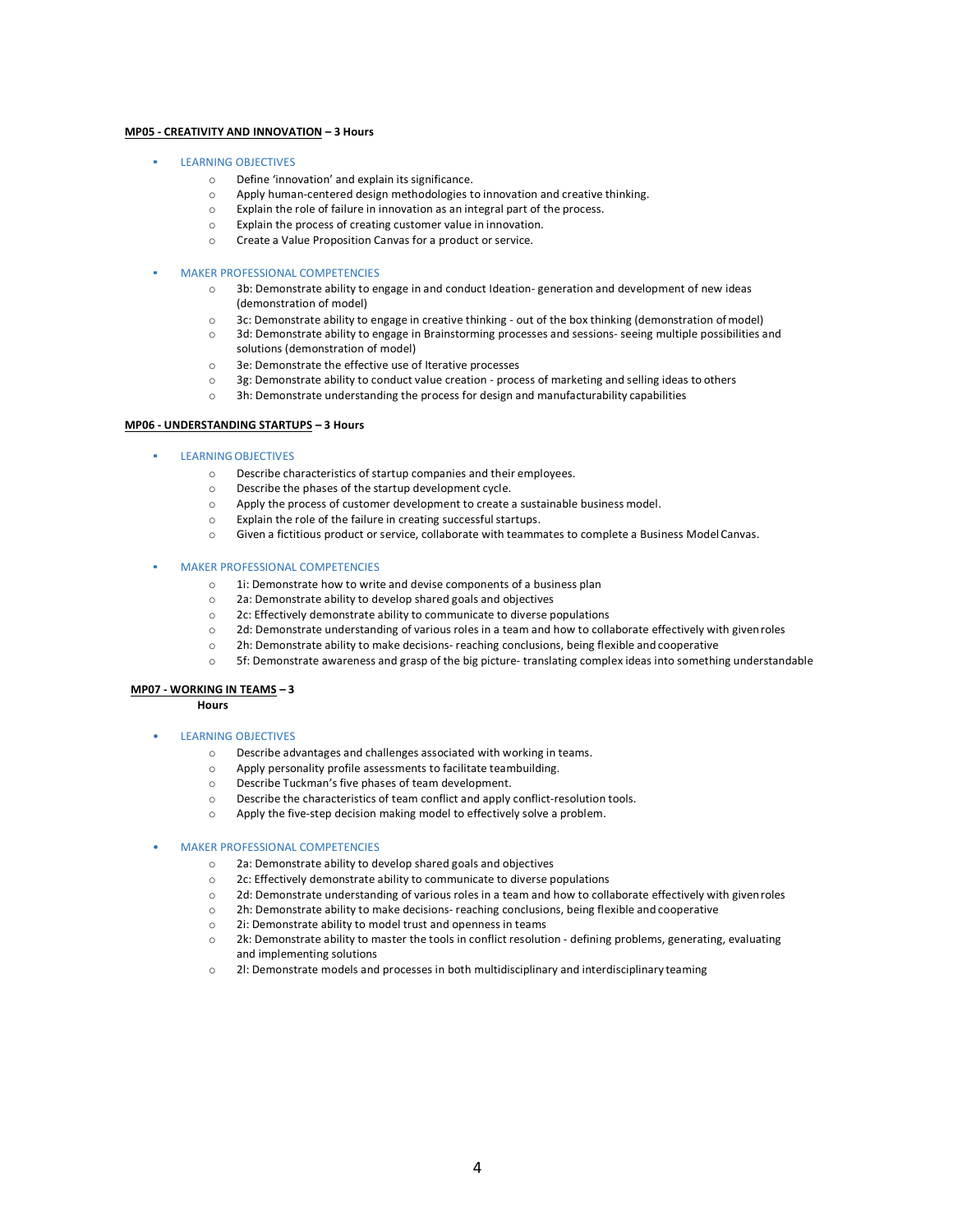## **MP08 - MANUFACTURING AND PRODUCTION – 3 Hours**

#### LEARNING OBJECTIVES

- o Explain important considerations and requirements for manufacturing a product.
- o Describe "cradle to cradle" and "green" manufacturing and product design practices.
- o Describe the process of eliminating wasteful practices to create a "Lean" organization, including JIT (just-in-time) inventory control, and standardization.
- o Explain the process of commercialization and marketing a product.

#### MAKER PROFESSIONAL COMPETENCIES

- o 1c: Demonstrate ability to understand project management and conduct estimation of projectrequirements
- o **1d:** Demonstrate understanding of the cost of quality define ROI system
- o 1f: Demonstrate understanding of JIT (just in time)- minimizing the inventory
- 1g: Demonstrate understanding of Lean- improving processes for efficiency
- o 1e: Demonstrate an understanding ISO- proprietary, industrial, and commercial standards
- 3i: Demonstrate ability to understand and engage in process of commercialization and production requirements

### **MP09 - MAKER SAFETY – 3 Hours**

#### • LEARNING OBJECTIVES

- o Explain the role of OSHA in industrial safety and regulation.
- o Demonstrate proper use of personal protective equipment (PPE) in an industrial environment.
- o Describe industrial safety procedures for fires, hazardous materials, lifting, walking and working surfaces, lockout/tagout, and general workplace safety.

## **MP10 - PROFESSIONAL PERSONA – 3 Hours**

- LEARNING OBJECTIVES
	- o Describe the components of a professional persona, including personality, appearance, competencies, and differentiation.
	- o Describe how to cultivate a professional online presence.
	- o Create an online professional portfolio that highlights strengths, skills, and abilities.
	- o Demonstrate effective communication in a business environment, including in-person and onlinecommunications.
	- o Demonstrate active participation in group processes and provide constructive feedback.

## • MAKER PROFESSIONAL COMPETENCIES

- o 2f: Demonstrate effective communication skills sharing openly and willingly
- o 5a: Demonstrate leadership skills and abilities how to communicate to a team as a leader
- o 5c: Demonstrate ability to provide constructive feedback
- o 5d: Demonstrate ability to conduct Informed communication- accurately conveying information
- o 5g: Demonstrate one's mastery of the role of active listening in communication
- o 5i: Demonstrate ability to present in front of groups of people
- o 5j: Demonstrate ability to satisfactorily conduct meetings meeting structure
- o 4g: Demonstration of poise under difficult situations
- o 4j: Demonstration of being prepared and organized, as reflected in appropriate dress attire

## **MP11 - PROFESSIONAL COMMUNICATIONS – 3 Hours**

- LEARNING OBJECTIVES
	- o Describe important aspects of human communication, including both verbal and nonverbal methods.
	- o Utilize models and frameworks for effective communication.
	- o Utilize guidelines for asking questions and listening effectively.
- MAKER PROFESSIONAL COMPETENCIES
	- o 1a: Demonstrate ability to question establishing a system for communications in improvements in process
	- o 2f: Demonstrate effective communication skills sharing openly and willingly
	- o 2g: Demonstrate ability to understand and apply communications framework keys being flexible and cooperative
	- o 5d: Demonstrate ability to conduct Informed communication- accurately conveying information
	- o 5g: Demonstrate one's mastery of the role of active listening in communication
	- o 3g: Demonstrate ability to conduct value creation process of marketing and selling ideas to others
	- o 5f: Demonstrate awareness and grasp of the big picture- translating complex ideas into something understandable
	- o 5i: Demonstrate ability to present in front of groups of people
	- o 5j: Demonstrate ability to satisfactorily conduct meetings meeting structure